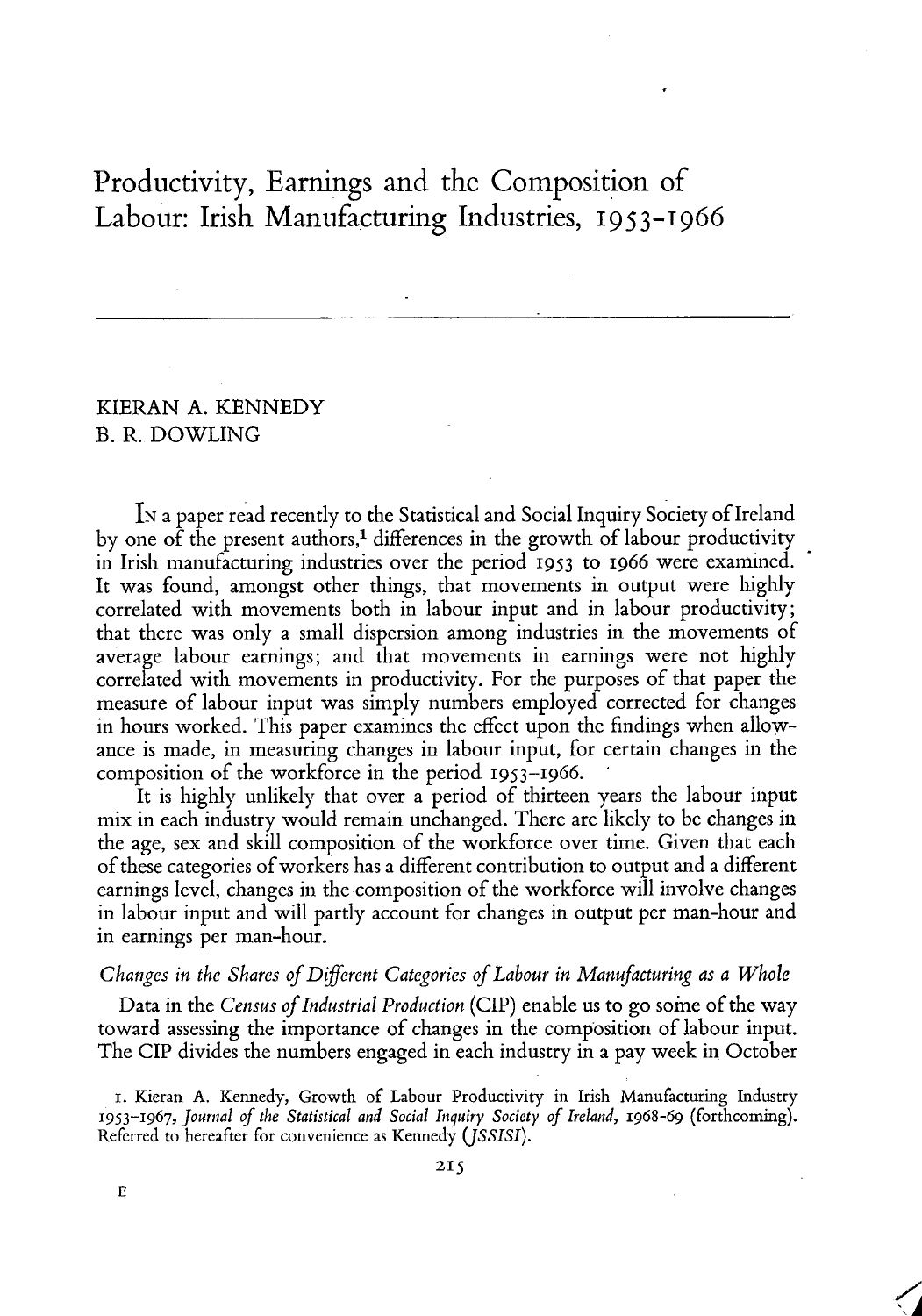**into salaried workers and wage-earners,<sup>2</sup> and sub-divides each of these two categories into four classes (i) males under** 18 **years of age, (ii) males aged** 18 **and over, (iii) females under** 18 **years, and (iv) females aged** 18 **and over. There are very few salaried workers under-i** 8 **years of age and for simplicity such workers may be included in the corresponding** 18 **years and over class. Table i gives a breakdown of total persons engaged in Manufacturing as a whole in** 1953 **and in** 1966 **distinguished into six classes of workers, and Table** 2 **shows the percentage change from** 1953 **to** 1966 **in different classes.** 

|                              |  |                 |                       | 1966             |               |  |
|------------------------------|--|-----------------|-----------------------|------------------|---------------|--|
|                              |  | Numbers         | $\%$ of Total Numbers |                  | $\%$ of Total |  |
| Salaried Workers:            |  |                 |                       |                  |               |  |
| Males<br>· Females           |  | 14,417<br>7,191 | 10.1<br>ໍ s•o         | 19,991<br>10,973 | 11.4<br>6.3   |  |
| Wage-earners:<br>Males       |  |                 |                       |                  |               |  |
| under 18 years,<br>$\sim$    |  | 6,675           | 4.7                   | 7,593            | 4.3           |  |
| Males<br>18 years and over   |  | 68,587          | 48.0                  | 85,695           | 49.1          |  |
| Females<br>under 18 years    |  | 11,338          | 7.9                   | 12,369           | $7^{\cdot}$ I |  |
| Females<br>18 years and over |  | 34,715          | 24.3                  | 38,027           | 21.8          |  |
| Total Persons Engaged        |  | 142,923         | 100                   | 174,648          | 100           |  |

TABLE I: Persons Engaged in Total Manufacturing in 1953 and in 1966 Divided into Various *Classes of Workers* 

*Source:* CIP reports. The figure for persons engaged in each industry as given in the **CIP is made up of salaried workers at mid-October and the average number of wageearners at twelve dates during the year. The age-sex breakdown of wage-earners is available only in respect of wage-earners engaged in a pay week in October. The breakdown of the annual figure for wage-earners given above was calculated using for each industry the proportions available for October.** 

2. Salaried workers comprise proprietors working in the business, and managerial, administrative, clerical etc. staff. Wage-earners comprise factory workers, packers, store-keepers etc.

216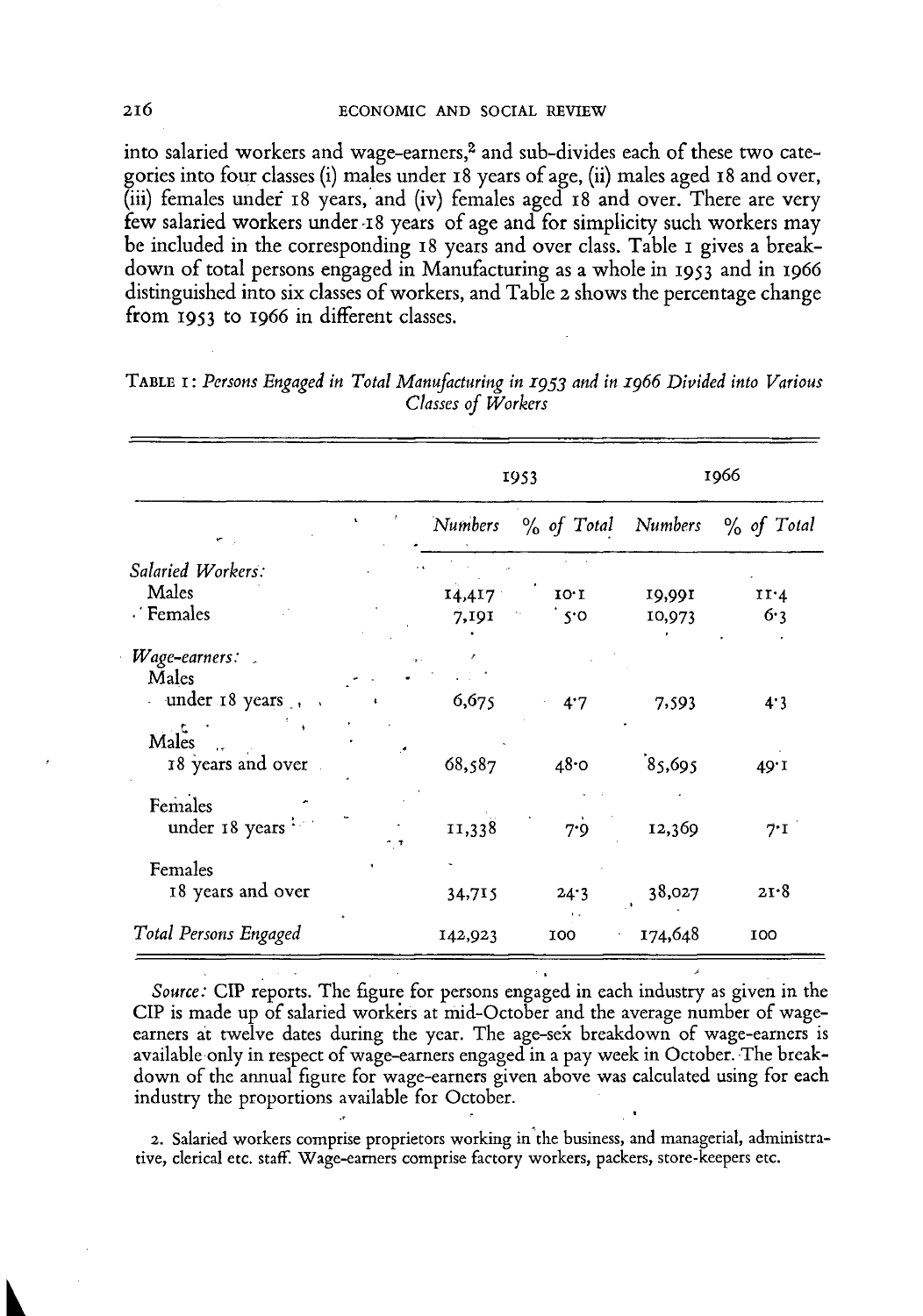#### PRODUCTIVITY AND EARNINGS

| Salaried Workers:                         | $\frac{0}{0}$ |
|-------------------------------------------|---------------|
| Males                                     | 38.7          |
| Females                                   | 52.6          |
| <b>Total Salaried Workers</b>             | 43.3          |
| Wage-earners                              |               |
| Males under 18 years                      | 13.8          |
| Males 18 years and over                   | 24.9          |
| Females under 18 years                    | $Q^*I$        |
| Females 18 years and over                 | 9.5           |
| Total Wage-earners                        | 18.4          |
| Total Persons Engaged                     | 22.2          |
| of which                                  |               |
| Total Males (Salaried and Wage-earners)   | 26.3          |
| Total Females (Salaried and Wage-earners) | 15.3          |
|                                           |               |

TABLE 2: Percentage Changes in Various Classes of Workers in Total Manufacturing, *1953-1966* 

*Source:* **Based on data in Table 1.** 

**Salaried workers increased much more rapidly than wage-earners, and their share in total persons engaged rose from 15-1 per cent in 1953 to 17-7 per cent in 1966. Female salaried workers increased somewhat more rapidly than male salaried workers, but both salaried classes increased more rapidly than wageearners.** 

**The rise in the share of salaried workers in total engaged in manufacturing industries has been noted in the case of other countries in the course of development. <sup>3</sup> Table 3 gives details over a longer period showing the trend in the salaried**  share in Irish manufacturing, with roughly comparable figures for UK manu**facturing.** 

3. See, for example, Solomon Fabricant, *Employment in Manufacturing,* 1899-1939 (New York: National Bureau of Economic Research, 1942), and Seymour Melman, *Dynamic Factors in Industrial Productivity* (Oxford: Basil Blackwell, 1956). The latter work examines at some length the causes of the rise in the "administrative overhead" and concludes that it was largely due to expansion of the scope of management functions and the enlargement of managerial controls in such areas as purchasing and stocks, cost control, labour relations, planning and organisation, etc.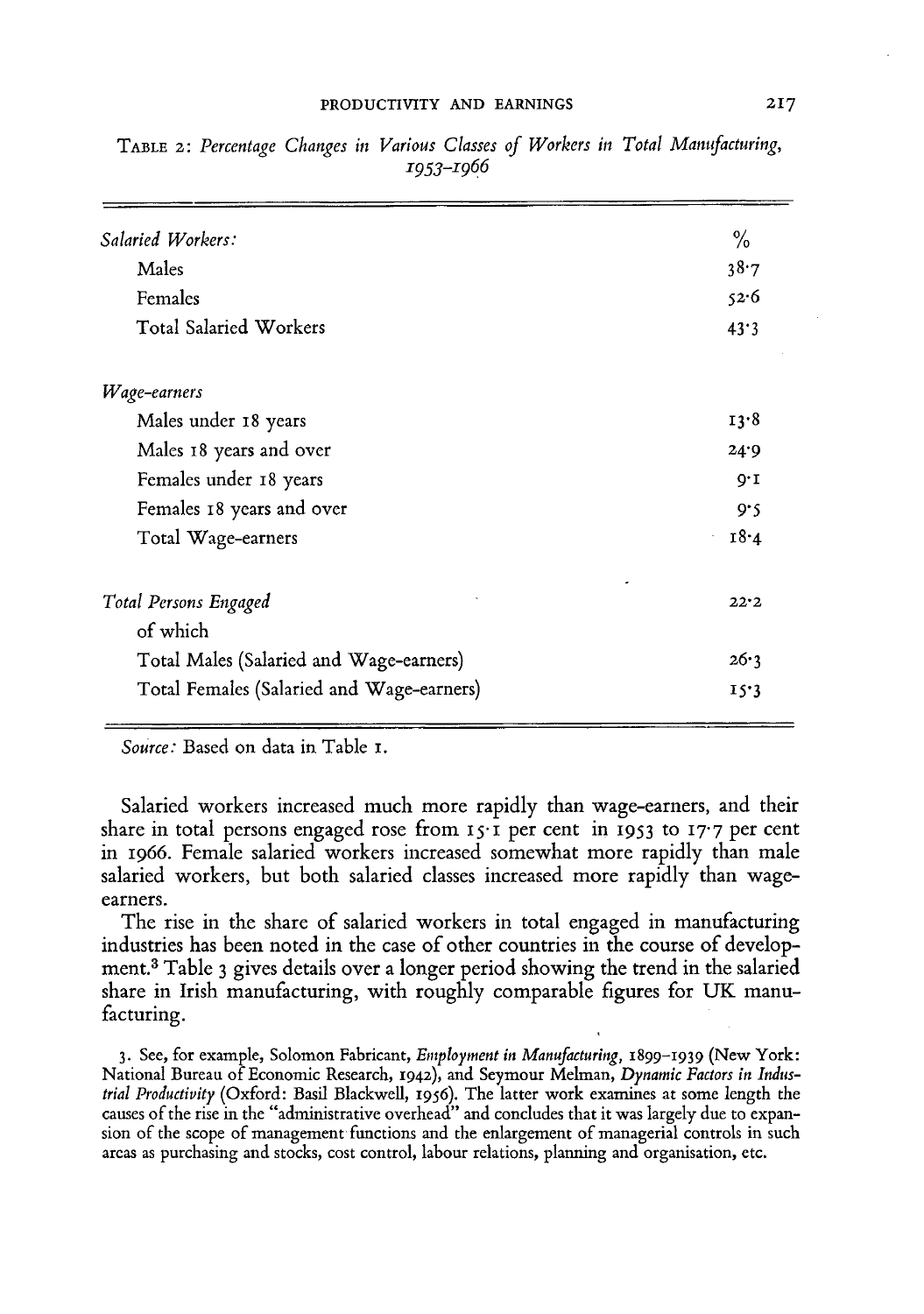| Ireland                   | United Kingdom    |                           |  |  |
|---------------------------|-------------------|---------------------------|--|--|
| Salaried Employment Share | Year              | Salaried Employment Share |  |  |
| $\frac{9}{6}$             |                   | $\frac{0}{0}$             |  |  |
| 10.0                      | 1907              | 7.9                       |  |  |
| 15.8                      | 1924              | 11.8                      |  |  |
| 16.6                      | 1930              | 12.1                      |  |  |
| 15.6                      | 1935              | 13.1                      |  |  |
| 14.8                      | 19481             | 16.6                      |  |  |
| 15.1                      |                   | 18.5                      |  |  |
| 17.7                      | 1968 <sup>1</sup> | 26.2                      |  |  |
|                           |                   | 1954                      |  |  |

TABL <sup>E</sup> **3:** *Share of Salaried Workers in Total Employment in Manufacturing in Ireland and the United Kingdom in Various Years* 

**1 Figures for these years relate to Great Britain.** 

*Source:* **Irish figures from CIP reports. The 1912 figure is derived from the table on page xxi of the 1926 CIP report. U K figures for 1907-1948 taken from Seymour Melman,** *Dynamic Factors in Industrial Productivity* **(Oxford: Basil Blackwell, 1956), p. 73; the 1954 figure is derived from the British** *Census of Production for 1954;* **and the**  1968 figure is from *Employment and Productivity Gazette*, January, 1969. The UK figures **above comprise proprietors and administrative, technical and clerical workers, and are reasonably comparable in coverage with the Irish figures.** 

Unlike the UK figures, the rise in the salaried employment share in Irish manu**facturing has not been steady. The rapid transformation of industry in the period 1931 to 1936 was accompanied by a fall in the share in manufacturing as a whole. Examination of the individual industry figures for this period, however, reveals that the overall fall was due as much to relatively rapid growth of employment in industries with a relatively low salaried employment share as to a fall in the share** *within* **industries. In fact, in about half of the individual industries the salaried share rose in this period, and the mean of the individual industry shares fell only from 17-6 per cent in 1931 to 17-1 per cent in 1936. The overall salaried share in Irish manufacturing continued to decline from 1936 to 1946; there was a slight rise from 1946 to 1953; and, as already stated, there was a significant rise**   $from 1953 to 1966.$ 

**Among wage-earners over the period 1953-1966, males aged 18 and over grew considerably faster than any of the other three classes of wage-earners. Female wage-earners increased least of all and the share of total female wageearners in total persons engaged fell from 32-2 per cent in 1953, to 28-9 per cent in 1966.** 

**The differences in the rates of change in labour input of the various classes could be offset or increased by differential rates of change in average hours worked. Unfortunately, no data are available for average hours worked by salaried workers, but data are available for a pay week in October in each year on weekly hours**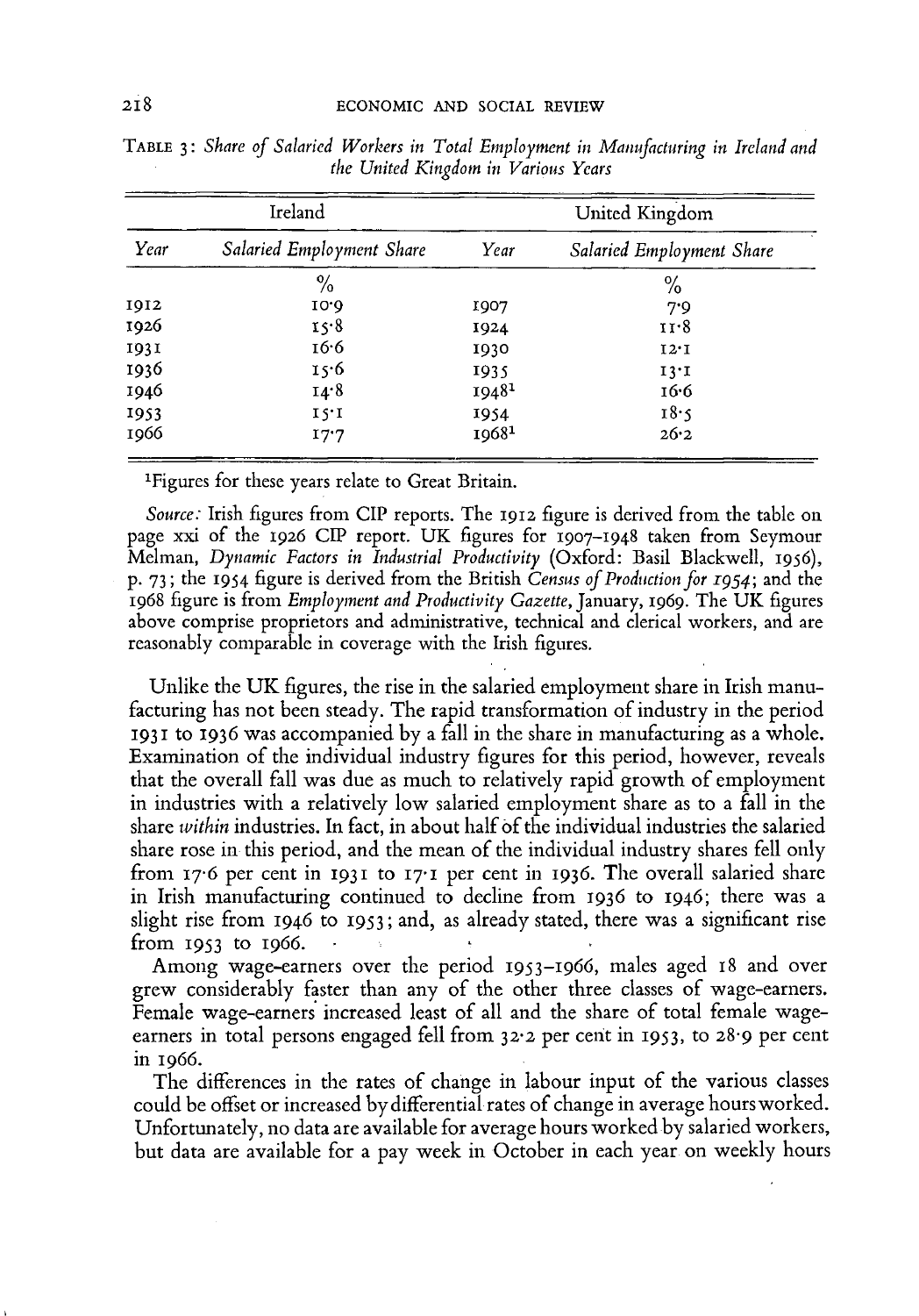**worked by each of the four classes of wage-earners. Table** 4 **compares the percentage changes in total man-hours worked by each of the four classes of wageearners with the percentage changes in numbers of such workers.** 

TABLE 4: Percentage Changes in Numbers Engaged and Total Man-hours in each of Four *Classes of Wage-Earners, 1953-1966* 

| Wage-Earners              | <b>Numbers</b> | $\mathbf{2}$<br>Total Man-hours |
|---------------------------|----------------|---------------------------------|
|                           | $\frac{0}{0}$  | $\%$                            |
| Males under 18 years      | 13.8           | 12.4                            |
| Males 18 years and over   | 24.9           | 22.3                            |
| Females under 18 years    | 9.1            | 7.0                             |
| Females 18 years and over | o۰۲            | 2.5                             |

*Source:* **Column (1) as in Table 2. Column (2) is based on numbers engaged adjusted for average hours of each class in a pay week in October.** 

**As is clear from Table** 4, **the relatively slow growth of female wage-earners (especially adult females) is accentuated when account is taken of changes in average hours.** 

**The relatively rapid overall growth in salaried workers and the relatively slow overall growth in female wage-earners could conceivably arise due to a faster rate of growth of employment in the industries with a relatively high proportion of salaried workers and a relatively low proportion of female wage-earners, even if there were no changes in the composition of workers within individual industries. In fact, however, as we shall show, there have been sizeable changes in the composition of workers within individual industries.** 

#### *Changes in the Composition of Labour in Individual Manufacturing Industries*

**In order to quantify and compare changes in the composition of workers within industries, it is helpful to compile a new index of labour input. The method used, in compiling the index is described in the Appendix to this paper, but, in effect the method involves, for each industry, weighting the changes in man-hours worked in each of the different classes of workers by the earnings of that class in the base year (1953 in this case). Since the CIP does not give separate data on the earnings of male and female salaried workers these two classes had to be combined: moreover, in the absence of data on average hours worked by salaried workers, changes in average hours worked by wage-earners in each industry were used in estimating changes in man-hours worked by salaried workers in the same industry.** 

**This index of weighted man-hours, when divided by the index of man-hours unweighted, shows, subject to an important assumption, the change in volume of labour input due to changes in the composition of the workforce between**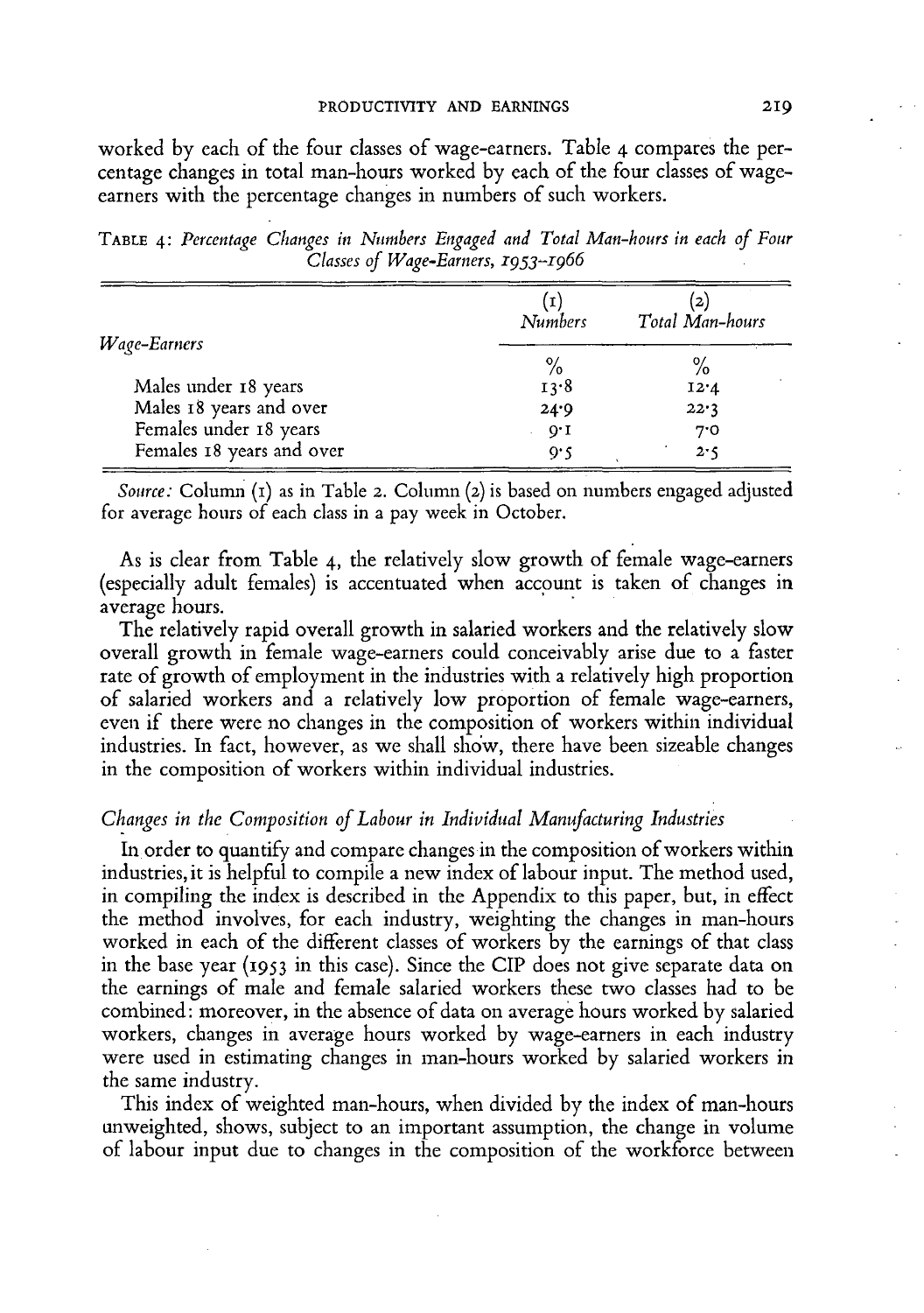the five classes distinguished.<sup>4</sup> The underlying assumption is that differences in labour input among the different classes of workers are reflected in differences in average earnings. The actual position is unlikely to correspond precisely to this assumption, since factors other than the relative contribution to output are likely to affect relative earnings levels. Yet it is to be expected, for example, that the average contribution to output of an adult wage-earner is greater than that of a juvenile wage-earner, and it seems more satisfactory to take account of this difference using relative earnings as a measure than not to take account of it at all.

Table 5 shows, *inter alia*, for each of the forty-four industries comprising total manufacturing, the average annual rates of growth from 1953 to 1966 in two measures of labour input, i.e. man-hours unweighted and weighted man-hours. The table also gives corresponding measures of the change in labour productivity and average labour earnings. The change in output per weighted man-hour measures the rise in labour productivity when account is taken, in measuring labour input, of changes in the composition of workers; or putting the matter another way, it attempts to measure what the change in output per man-hour would have been if there were no changes in the composition of workers. Thus the amount by which the actual rate of growth of output per man-hour exceeds (or falls short of)<sup>5</sup> the rate of change in output per weighted man-hour gives a measure of the rise (or fall )in productivity due to changes in the composition of workers. As in the case of labour input, the accuracy of the measure depends on the validity of the assumption that differences in the average contribution to output among the different classes of workers are equal, or proportional, to differences in average earnings.

It may be noted that the interpretation of the changes in earnings per weighted man-hour (Column  $\tau$  of Table  $\zeta$ ) is not subject to the same qualification that attaches to the interpretation of changes in weighted man-hours or changes in output per weighted man-hour. Since the index of salaries and wages per weighted man-hour was derived by dividing the index of total salaries and wages by the index of weighted man-hours, it is equivalent to an index derived by weighting changes in average earnings in each class of workers by the share of each class of

**4.** It might seem more appropriate to call this the change in the *quality* of labour due to changes in the composition of the workforce, since the effect is due to changes in the mix of workers who are presumed to be of different quality (as indicated by their relative earnings). However, in the parallel case of goods, economists generally regard a change in the mix of goods of different quality (as indicated by relative prices) as a volume change, and apply the term quality change only to changes in the quality of individual goods or the introduction of a new-quality good. At all events, it should be noted that we are not seeking here to measure quality changes that may have taken place in each of the different classes of workers, due, for example, to better health. education, etc.

**5.** We mean here the excess (or deficiency) in a multiplicative rather than an arithmetic sense. In other words, the difference between the average annual growth rates of output per man-hour (r) and output per weighted man-hour *(k)* is given by ioo (r—*k),* rather than by (r—*k),* though in practice the two are roughly the same.  $100+k$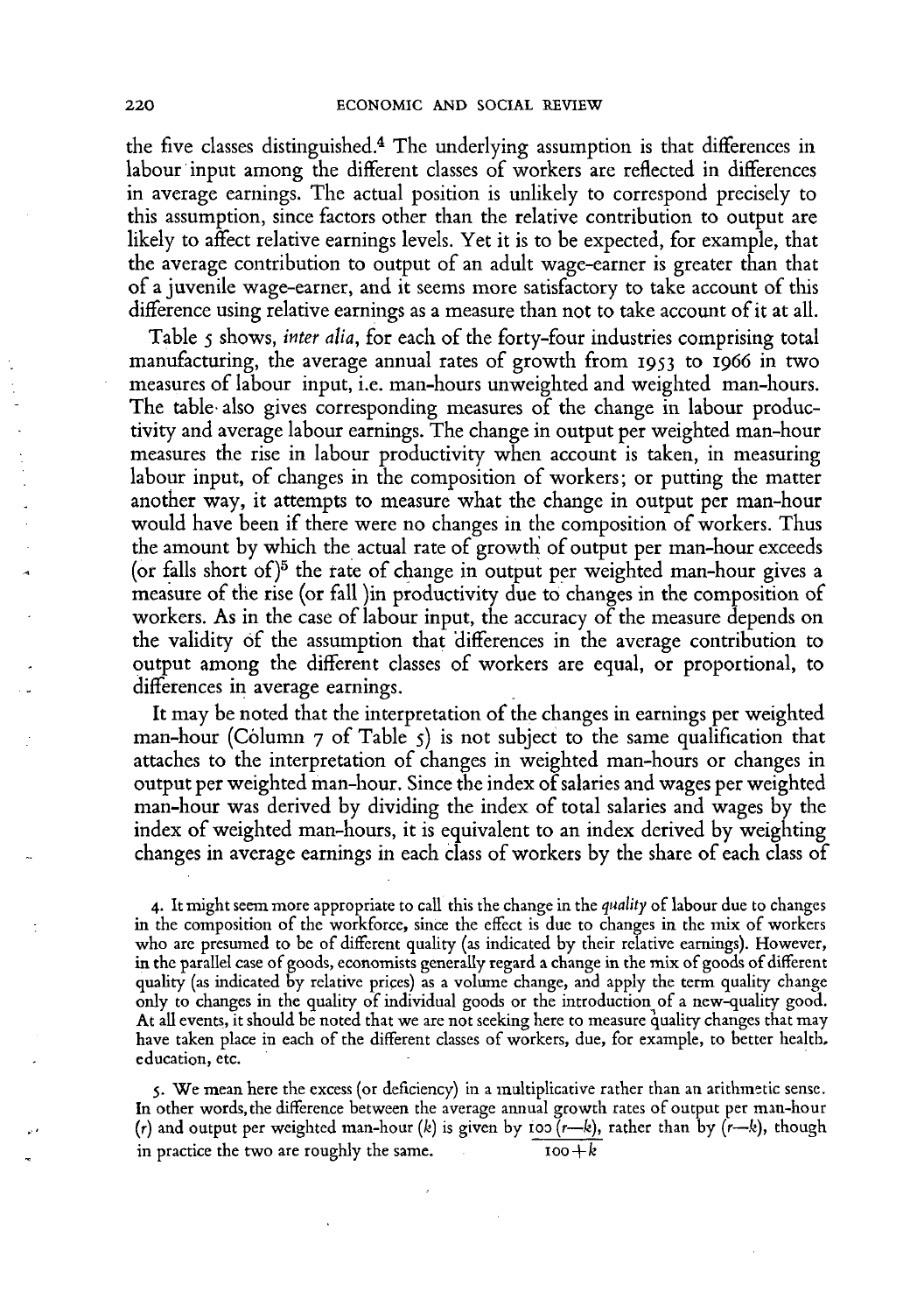#### PRODUCTIVITY AND EARNINGS

|     |                                                                  |                     | Alternative<br>Measures of<br>Labour Input |                           | <i><b>Alternative</b></i><br>Measures of<br>Labour Produc-<br>tivity |                                                | Alternative<br>Measures of<br>Labour Earnings |                                                                |
|-----|------------------------------------------------------------------|---------------------|--------------------------------------------|---------------------------|----------------------------------------------------------------------|------------------------------------------------|-----------------------------------------------|----------------------------------------------------------------|
|     |                                                                  | $\bf (1)$           | $\bf (2)$                                  | (3)                       | (4)                                                                  | (S)                                            | (6)                                           | (7)                                                            |
|     | Industries (ranked by output growth)                             | Volume<br>of Output | Man-<br>hours                              | Weighted<br>Man-<br>hours | Output<br>per Man-<br>hour                                           | Output<br>per<br>Weighted per Man-<br>Man-hour | Salaries<br>hour                              | Salaries<br>and Wages and Wages<br>per<br>Weighted<br>Man-hour |
|     |                                                                  | %                   | %                                          | %                         | %                                                                    | $\%$                                           | %                                             | %                                                              |
|     | I. Electrical machinery                                          | 15.15               | 9.32                                       | 9.26                      | 5*34                                                                 | 5.39                                           | 5.73                                          | 5.79                                                           |
|     | 2. Chemicals, drugs                                              | 13∙06               | 5'21                                       | 5.49                      | 7.46                                                                 | 7.18                                           | 6.36                                          | 6.08                                                           |
|     | 3. Miscellaneous manufacturing                                   | 11.72               | 4.32                                       | 4.83                      | 7.09                                                                 | 6.57                                           | 7.15                                          | 6.64                                                           |
|     | 4. Fertilisers                                                   | 11.03               | 5.14                                       | 6.05                      | 5.60                                                                 | 4.70                                           | 5.75                                          | 4.85                                                           |
|     | 5. Metal trades (excl. machinery and trans-                      |                     |                                            |                           |                                                                      |                                                |                                               |                                                                |
|     | port equipment)                                                  | 8.94                | 3.70                                       | 4.63                      | 5.05                                                                 | 4.12                                           | $6 - 82$                                      | 5.88                                                           |
|     | 6. Non-electrical machinery<br>7. Slaughtering, meat preparation | 8.40                | 3.40<br>6.48                               | 3.33<br>6.67              | 4.89                                                                 | 4.97<br>$I^1S$                                 | 5.98<br>6.39                                  | 6.05<br>6.20                                                   |
|     | 8. Linen, cotton                                                 | 7.90<br>7.81        | 1.64                                       | 2.87                      | 1.33<br>6.06                                                         | 4.80                                           | $8 - 46$                                      | 7.17                                                           |
|     | 9. Structural clay and cement                                    | 7.78                | 2.78                                       | 3.05                      | 4.86                                                                 | 4۰58                                           | 6.79                                          | 6.SI                                                           |
|     | 10. Made-up textiles                                             | 7.54                | 2.98                                       | 3.32                      | 4.44                                                                 | 4.09                                           | 5.73                                          | 5.37                                                           |
|     | II. Miscellaneous food (incl. fish)                              | 6-86                | $-7.73$                                    | 8.63                      | —0∙81                                                                | -1.63                                          | 5*33                                          | 4.40                                                           |
| 12. | Jute, canvas, miscellaneous textiles                             | 6.57                | 2.04                                       | 2.85                      | 4.44                                                                 | 3.61                                           | 7.OI                                          | 6.16                                                           |
|     | 13. Hosiery                                                      | 6.43                | 0.94                                       | 1.95                      | 5.44                                                                 | 4:39                                           | 6.36                                          | 5.31                                                           |
|     | 14. Glass, glassware, pottery                                    | 6.15.               | 2-49                                       | 2.76                      | 3.58                                                                 | 3.30                                           | 6.98                                          | 6.69                                                           |
|     | 15. Paper                                                        | 5.95                | 1.42                                       | 2.24                      | 4.47                                                                 | 3.61                                           | 6.90                                          | 6.02                                                           |
|     | 16. Assembly of mechanical road vehicles                         | 5.43                | 2.81                                       | 2.76                      | 2.55                                                                 | 2.60                                           | 5.74                                          | 5.79                                                           |
| 17. | Clothing: women's and girls'                                     | 5.23                | 0.78                                       | o.80                      | 4.42                                                                 | 4.39                                           | 6.00                                          | 5.97                                                           |
|     | 18. Acrated and mineral waters                                   | 5.12                | ∙o∙18                                      | 0.24                      | 4.95                                                                 | 4.88                                           | 5.95                                          | 5.88                                                           |
|     | 19. Ship and boat building                                       | 4.74                | 4.64                                       | 4.74                      | 0.09                                                                 | o.or                                           | 5.63                                          | 5.53                                                           |
|     | 20. Butter, cheese, edible milk products                         | 4.50                | I.79                                       | 1.76                      | 2.67                                                                 | 2.70                                           | 6.22                                          | 6.25                                                           |
|     | 21. Leather manufactures                                         | 4.32                | 1∙84                                       | 2.11                      | 2.43                                                                 | 2.16                                           | 7.10                                          | 6.81                                                           |
|     | 22. Clothing: Shirtmaking                                        | 4.24                | 0.97                                       | 0.43                      | 3.23                                                                 | 3.79                                           | 5.49                                          | 6.05                                                           |
|     | 23. Woollen and worsted                                          | 4.17                | 1.00                                       | 1.62                      | 3.04                                                                 | 2.51                                           | 6.43                                          | 88 ي                                                           |
|     | 24. Oils, paints, inks, polishes                                 | 3.81                | 1.27                                       | 1.79                      | 2.50                                                                 | 1.98                                           | 5.44                                          | 4.90                                                           |
|     | 25. Printing, publishing                                         | 3.63                | 1.23                                       | 1.60                      | 2.37                                                                 | 2.00                                           | 6.00                                          | 5.62                                                           |
|     | 26. Boot and shoe                                                | 3.28                | —0∙67                                      | −0.76                     | 3.99                                                                 | 4.08                                           | 5.53                                          | 5.63                                                           |
|     | 27. Clothing: miscellaneous                                      | 2.66                | 0.26                                       | о∙б4                      | 2.38                                                                 | 2.00                                           | 6.46                                          | 6.06                                                           |
|     | 28. Manufactures of wood (except furniture)                      | 2 62                | —1∙86                                      | $-2.07$                   | 4.56                                                                 | 4.78                                           | 6.05                                          | 6.28                                                           |
|     | 29. Furniture, brushes and brooms                                | 2.60                | —0∙30                                      | −0.31                     | 2.90                                                                 | 2.92                                           | 5.50                                          | 5.51                                                           |
|     | 30. Soap, detergents, candles                                    | 2.54                | 0.34                                       | 0.43                      | 2.19                                                                 | 2.09                                           | 6.74                                          | 6.63                                                           |
|     | 31. Assembly of non-road vehicles                                | 2.SI                | 4.47                                       | 5.12                      | — 1·88                                                               | $-2.48$                                        | 7.30                                          | 6.64                                                           |
|     | 32. Fellmongery, tanning                                         | 2.28                | −0.21                                      | •0·II                     | 2.50                                                                 | 2.39                                           | 6.34                                          | 6.23                                                           |
|     | 33. Bacon                                                        | 2.20                | 1.67                                       | 182                       | 0.S2                                                                 | 0.37                                           | 5.5I                                          | 5.35                                                           |
|     | 34. Canned fruit and vegetables, jams, etc.                      | 2.01                | 2.5I                                       | 3.15                      | $-0.49$                                                              | $-1.10$                                        | 5.81                                          | 5.15                                                           |
|     | 35. Margarine                                                    | 1.94                | −0.71                                      | —0∙92                     | 2.66                                                                 | 2.89                                           | s∙8o                                          | 6.02                                                           |
|     | 36. Grain milling, animal feeding stuffs                         | 1.79                | —0∙27                                      | –o∙16                     | 2.O <sub>0</sub>                                                     | 1.95                                           | 5.94                                          | 82'ى                                                           |
|     | 37. Malting<br>38. Brewing                                       | 1.66                | $-1.41$                                    | –1.31                     | 3.12                                                                 | 3.01                                           | 5.80                                          | 5.68                                                           |
|     | 39. Distilling                                                   | 1'14                | o·79                                       | 1.05                      | 0.35                                                                 | o•o8                                           | 6.28                                          | 6.00                                                           |
|     | 40. Sugar, cocoa, sugar confectionery                            | o 85<br>0.18        | −1.48                                      | — 1.72                    | 2.37                                                                 | 2.62<br>I.22                                   | 5.19<br>6.60                                  | 5.45<br>6.26                                                   |
|     | 41. Bread, biscuit, flour confectionery                          | o·os                | $-1.35$<br>—o∙8o                           | -1.03                     | 1.55<br>o 86                                                         |                                                | 6.00                                          |                                                                |
|     | 42. Clothing: men's and boys'                                    | -0.60               | $-1.25$                                    | $-0.73$<br>$-1.30$        | 0.66                                                                 | 0.79<br>0.71                                   |                                               | 5.94                                                           |
|     | 43. Tobacco                                                      | -1.53               | $-2.02$                                    | – 1∙28                    | 0.50                                                                 | —0∙26                                          | 5.54<br>7.28                                  | 5.59<br>6.47                                                   |
|     | 44. Railroad equipment                                           | —6∙01               | $-4.13$                                    | -405                      | -1.96                                                                | -2.04                                          | 5.67                                          | 5.58                                                           |
|     | Mean                                                             | 4.52                | 1.59                                       | 1.87                      | 2.87                                                                 | 2.59                                           | 6.21                                          | 5.91                                                           |
|     | <b>Standard Deviation</b>                                        | 3.92                | 2.67                                       | 2.81                      | 2.20                                                                 | 2.18                                           | o·66                                          | 0.54                                                           |
|     | Coefficient of Variation $\langle \frac{0}{0} \rangle$           | $86 - 7$            | 168.4                                      | 150.1                     | 76.6                                                                 | 84.2                                           | 10.7                                          | $Q \cdot I$                                                    |

TABLE 5: *Average Annual Rates of Change in Labour Productivity and Average Labour Earnings in Irish Manufacturing Industries,* 1953-1966, *for Different Measures of Labour Input* 

Source: Census of Industrial Production reports.<br>Explanatory Notes: Col. 2: "Persons engaged", as defined in the CIP, adjusted for changes in average weekly hours<br>worked by wage-carners in a week in Cotober. For the Malti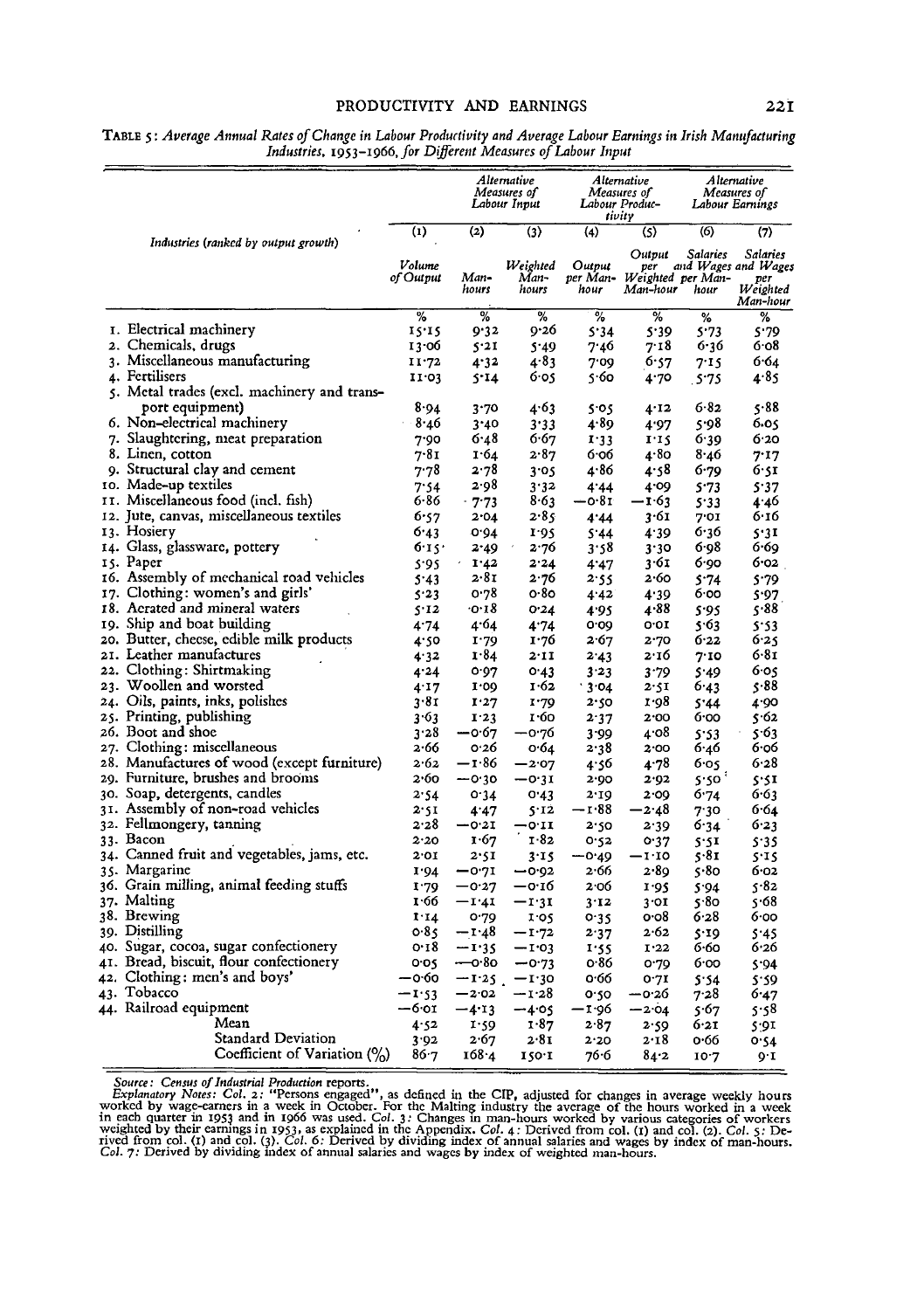workers in total man-hours.<sup>6</sup> The index of earnings per weighted man-hour, therefore, shows, without qualification (apart from the usual index number ambiguity), $\frac{1}{7}$  the rise in average earnings for an unchanged mix of workers; and the excess (or deficiency) of the rate of growth of earnings per man-hour over the rate of growth of earnings per weighted man-hour shows the rise (or fall) in average earnings due to changes in the composition of labour.

The mean, standard deviation and coefficient of variation for each variable in Table 5 relating to the forty-four industries is given at the bottom of the Table. It may be seen that the mean value of changes in weighted man-hours is about o-3 per cent per annum more than the mean value of the changes in man-hours and, therefore, the mean values of the changes in weighted productivity and weighted earnings are about  $\sigma$  3 per cent per annum less than the corresponding mean values unweighted. This means that for the forty-four industries, on average, the shift towards relatively highly-paid workers was responsible for a rise in average earnings of about  $\sigma$  3 per cent per annum, and for a rise in productivity of like amount (assuming, of course, that the relatively highly-paid workers were correspondingly relatively more productive). The effect was considerably greater in a number of the individual industries. In the Linen and Cotton industry, which had the highest rate of increase in earnings per man-hour, a substantial part **(1-2** per cent per annum) o f the above-average rise in earnings in the industry was due to shifts in the composition of workers towards more highly-paid classes. Other industries in which there were substantial increases in the quantity o f labour input associated with changes in the mix of workers were Fertilisers (0.9 per cent per annum), Metal trades **(0**-9 per cent), Miscellaneous Food (o**-8** per cent), Jute (o**-8** per cent), Hosiery (i-o per cent), Paper (o**-8** per cent) and Tobacco (o<sup>-8</sup> per cent). In thirty-three of the forty-four industries the growth of weighted man-hours exceeded the growth of man-hours, the chief reasons for this being the rise in the proportion of salaried workers, which applied in almost all industries, and the fall in the proportion of female wage-earners (especially those aged 18 and over), which applied in the great majority of industries.<sup>8</sup> It can be seen from Table 5 that in all industries in the Textiles group (i.e. Linen and Cotton, Made-up Textiles, Jute, Hosiery and Woollen and Worsted), the rate of change in weighted man-hours exceeds the rate of change in man-hours by more than average, and this was due mainly to a substantial decline in the proportion of female wage-earners (both under and over **18** years), whether measured in relation

6. Since the index of weighted man-hours here is a Laspeyres index (i.e. 1953 weights), the index of earnings per weighted man-hour is a Paasche index (i.e. 1966 weights).

**7.** The index number ambiguity is here not great, however: because o f the tendency for average earnings in each of the different classes of workers to rise at much the same rate it makes little difference whether first-year or end-year weighting is used.

**8.** In industries generally, the salaried class has the highest average earnings, adult male wageearners come next, average earnings of adult female wage-earners are considerably lower than for adult male wage-earners, and the earnings of juvenile wage-earners (male and female) arc the lowest of all.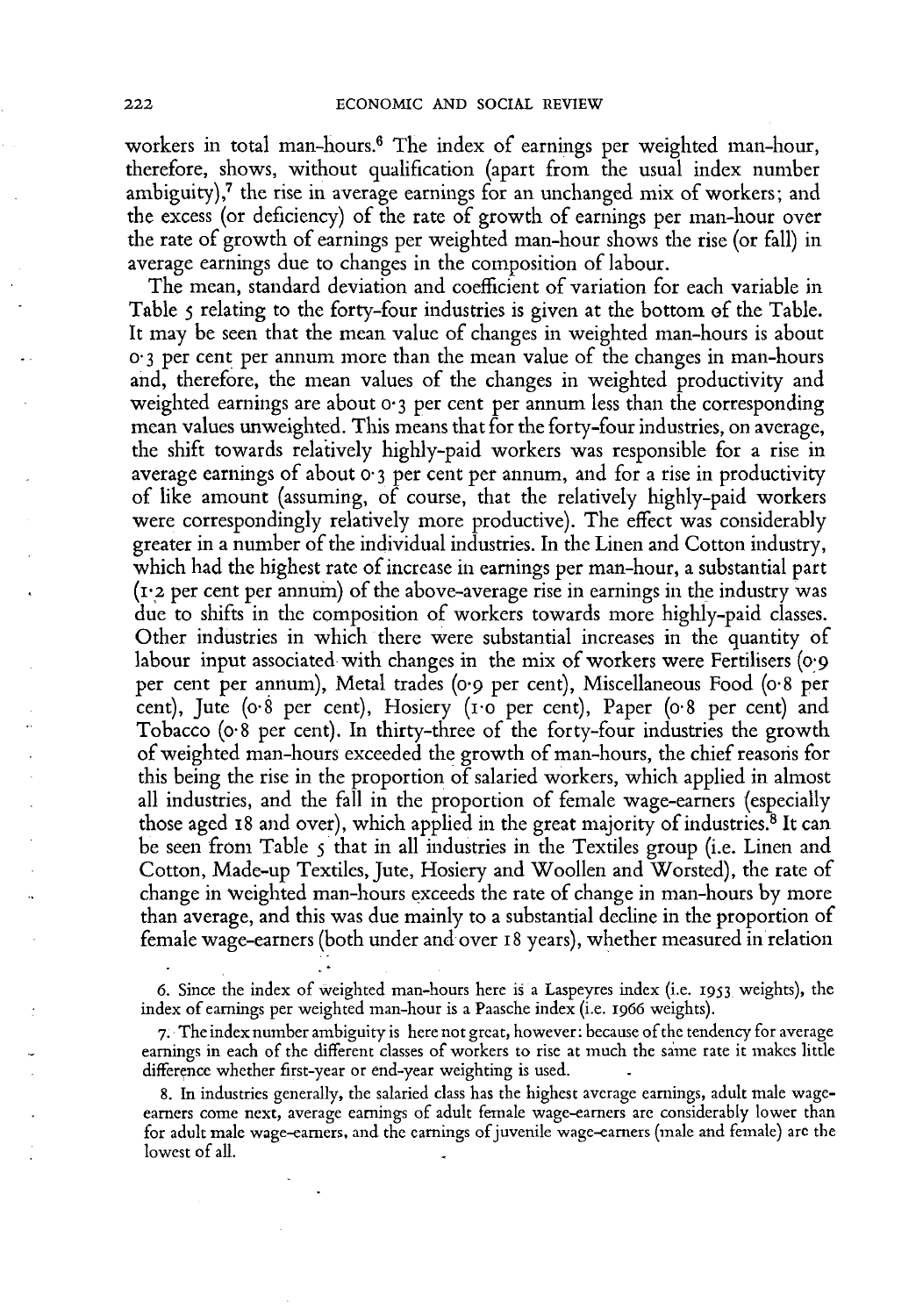to total persons engaged or to total wage-earners. It is well known that the textile industries.have suffered severe difficulties in recruiting sufficient female workers and have clearly been forced to substitute male labour. Curiously, no corresponding shift happened to any great extent in the clothing industries which have also •had difficulties in recruiting female labour. Indeed, the Shirtmaking industry was the one with the largest decline in the quantity of labour input due to changes in composition and this arose from a substantial increase in the share in total employment of female wage-earners under 18 years (from 23.6 per cent to 35.4 per cent), which almost matched the fall in the share of adult female wageearners (from 62.4 per cent to 49.5 per cent), leaving the proportion of total female wage-earners almost unchanged. In all industries in the Clothing group (excluding the Boot and Shoe industry), there has been a relatively rapid increase in employment of male wage-earners under 18 years but the numbers involved are still extremely small.

One might have expected that the greatest changes in the composition of workers would take place in the industries with the highest rates of change (positive or negative) in labour input on the grounds that the industries where employment was increasing most, or falling most, would be most likely to, and could most readily, effect changes in composition. In fact, however, this was so only to a slight extent: the rank correlation (rho) between changes in man-hours (ranked without regard to sign) and changes in labour input due to changes in composition<sup>9</sup> (also ranked without regard to sign) is **0-23,** riot significant at the 5 per cent level. However, the correlation might be stronger if a more detailed breakdown of the workforce were available, allowing, in particular, for changes in skilled, semi-skilled and unskilled workers. When the two variables are both ranked with regard to sign, the rank correlation is 0.36, significant at the 5 per cent level, indicating that there was a significant, though slight, tendency for the share of more highly-paid—and presumably more productive—workers to rise most in industries where labour input increased most.

It is of interest to enquire whether the dispersion of productivity changes is reduced when the effect of changes in the composition of labour is excluded from the measure of productivity change. In fact this is not so: as may be seen from Table 5, the standard deviation of the growth rates of output per weighted manhour is almost identical with the standard deviation of the growth rates of output per man-hour; and, given the lower mean rise in output per weighted man-hour, the relative dispersion of the weighted productivity growth rates is somewhat greater than that of the unweighted productivity growth rates. This suggests that the variation in the productivity growth rates cannot be explained by changes in the composition of workers.<sup>10</sup>

<sup>9.</sup> That is, the difference between the rate of growth of weighted man-hours and the rate of growth of man-hours unweighted.

<sup>10.</sup> This is also suggested by the fact that the rank correlation coefficient between the changes in output per man-hour and changes in the quantity of labour input due to changes in the mix of workers is 0.05 which is totally insignificant.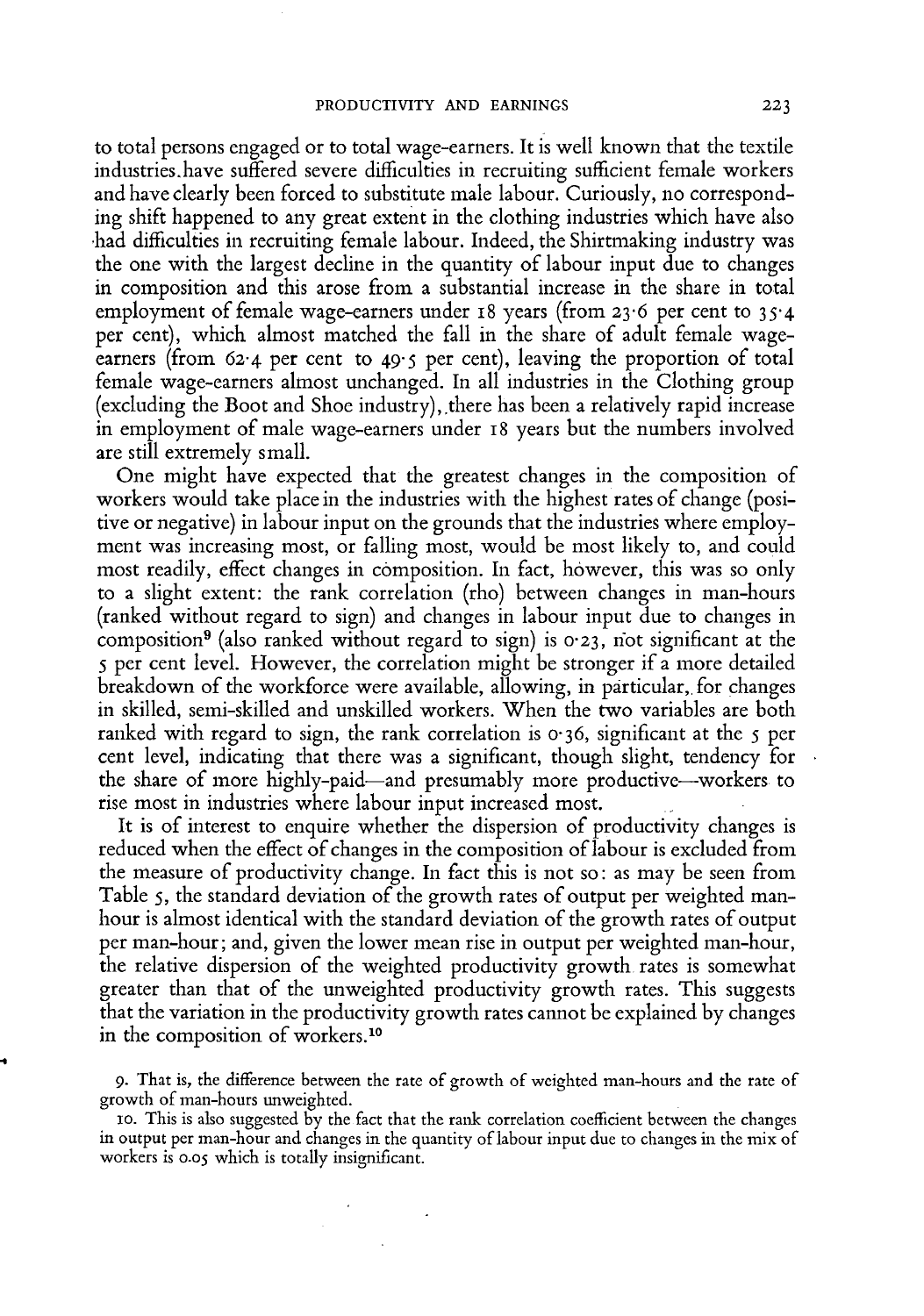On the other hand, the dispersion of movements in earnings is reduced, both absolutely and relatively, when the effect of changes in the composition of labour on earnings movements is excluded, though the difference is not significant at the 5 per cent level. Moreover, the rank correlation between changes in salaries and wages per man-hour and changes in the quantity of labour input due to changes in the composition of labour is  $0.51$ , significant at the 1 per cent level. Thus, part of the already small variation in earnings movements among industries can be explained by changes in the composition of labour. The changes in the composition of labour distinguished here do not cover all the changes in composition: in particular it would be desirable to have information on relative changes in skilled, semi-skilled and unskilled wage-earners. If a more detailed breakdown of the various classes of workers was available for each industry and changes in their shares taken into account in measuring labour input, it is likely that the dispersion of movements in average earnings would be reduced still further. On the other hand, there is no doubt that substantial differences among industries in the growth of labour productivity would remain. It is clear, therefore, that if differences among industries in productivity movements were due, to any great extent, to differences in the rate at which the quality of labour, for a given composition of workers, improved, then such differential changes in quality cannot have been compensated much by differences in earnings movements.  $\blacksquare$ 

Correlation coefficients  $(r)$  between related variables in Table 5 are set out in Table 6. The correlations are based on forty-three of the forty-four industries, the Shipbuilding industry being omitted.<sup>11</sup> The two measures of change in labour input are highly correlated and so also are the two measures of change in labour productivity. The strong positive correlations between the growth rates of output and labour input and between the growth rates of output and labour productivity were discussed in Kennedy *(JSSISI),* where labour input and labour productivity were measured in relation to man-hours unweighted. It is clear from Table 6 that the correlations remain much the same whichever of the two measures of labour input and labour productivity is used. The regressions of the two different measures of labour productivity growth on the growth of output are given in equations (1) and (2),

$$
P = 1.072 + 0.413Q
$$
 (1)  
\n(0.343) (0.057)  
\n
$$
P^* = 0.905 + 0.387Q
$$
 (2)  
\n(0.363) (0.061)

where  $Q$ ,  $P$ ,  $P^*$  represent the average annual rates of growth of volume of output, output per man-hour and output per weighted man-hour, respectively.

11. The reasons for excluding this industry were discussed in Kennedy *(JSSISI).*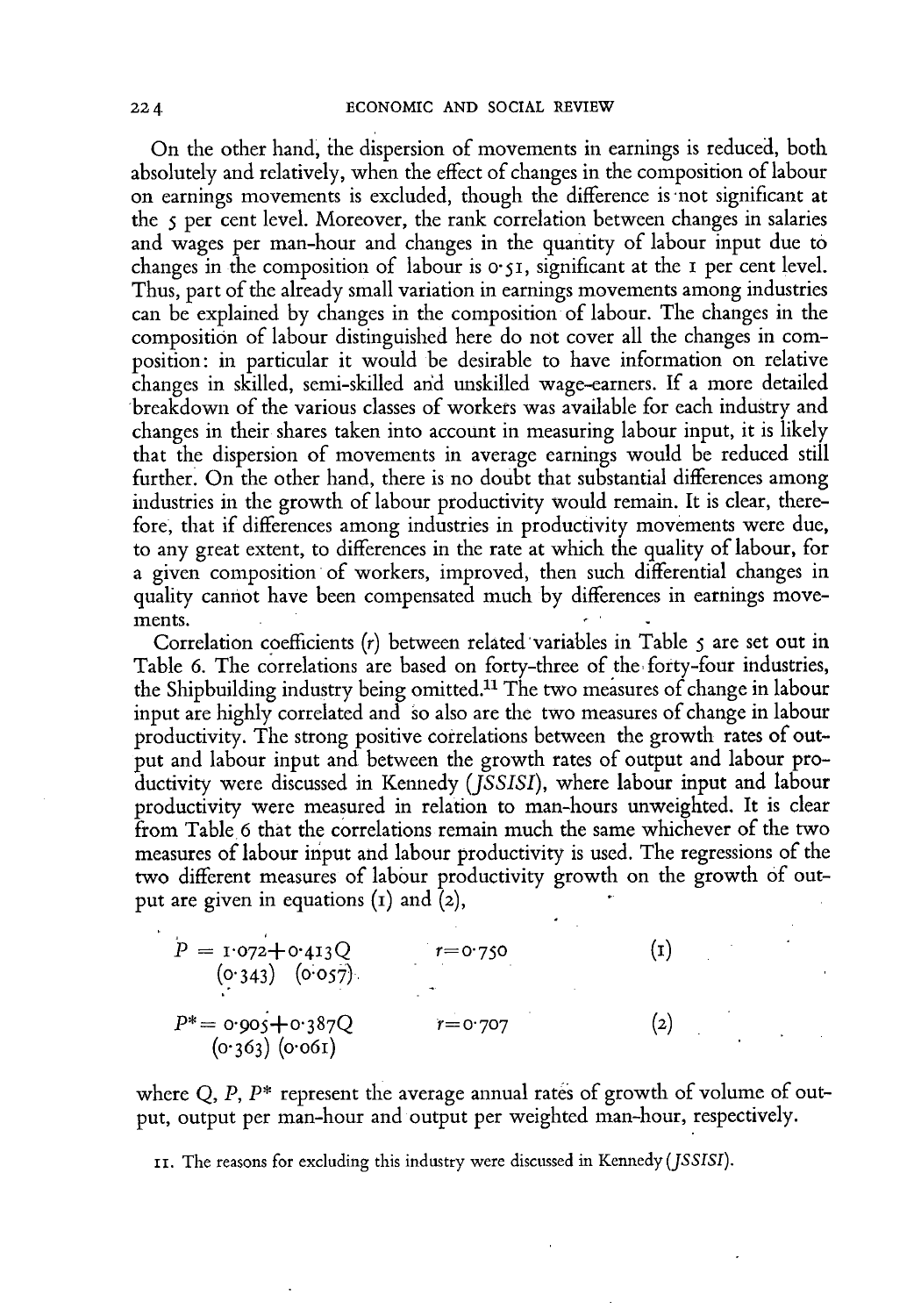|                                                     | $\rm (1)$           | (2)       | (3)                   | $\left( 4 \right)$     | (s)                                | (6)                                   | (7)<br>Salaries and               |
|-----------------------------------------------------|---------------------|-----------|-----------------------|------------------------|------------------------------------|---------------------------------------|-----------------------------------|
|                                                     | Volume of<br>Output | Man-hours | Weighted<br>Man-hours | Output per<br>Man-hour | Output per<br>Weighted<br>Man-hour | Salaries and<br>Wages per<br>Man-hour | Wages per<br>Weighted<br>Man-hour |
| (I) Volume of Output                                |                     | 0.84      | 0.83                  | 0.75                   | 0.7I                               | 0.19                                  | 0.05                              |
| $(2)$ Man-hours                                     | 0.84                |           | 0.991                 | 0.27                   |                                    | 0.00                                  |                                   |
| Weighted Man-hours<br>(3)                           | 0.83                | 0.001     |                       |                        | 0.20                               |                                       | $-0.10$                           |
| Output per Man-<br>(4)<br>hour                      | 0.75                | 0.27      |                       | $\bullet$              | 0.984                              | 0.23                                  |                                   |
| $(s)$ Output per Weighted<br>Man-hour               | 0.7I                |           | 0.20                  | 0.984                  |                                    |                                       | 0.21                              |
| Salaries and Wages<br>(6)<br>per Man-hour           | 0.10                | 0.00      |                       | 0.23                   |                                    |                                       | o.80                              |
| (7) Salaries and Wages<br>per Weighted Man-<br>hour | 0.05                |           | $-0.10$               |                        | 0.21                               | o.8o                                  |                                   |

TABLE 6: Coefficients of Correlation (r) Between Certain Variables in Table  $5^1$ 

رپه

**1. Based on 43 industries, Shipbuilding being omitted. For n=43, the value of the correlation coefficient (r) that is significant at the 0-05 level is 0-30; at the o-oi level, 0-39.**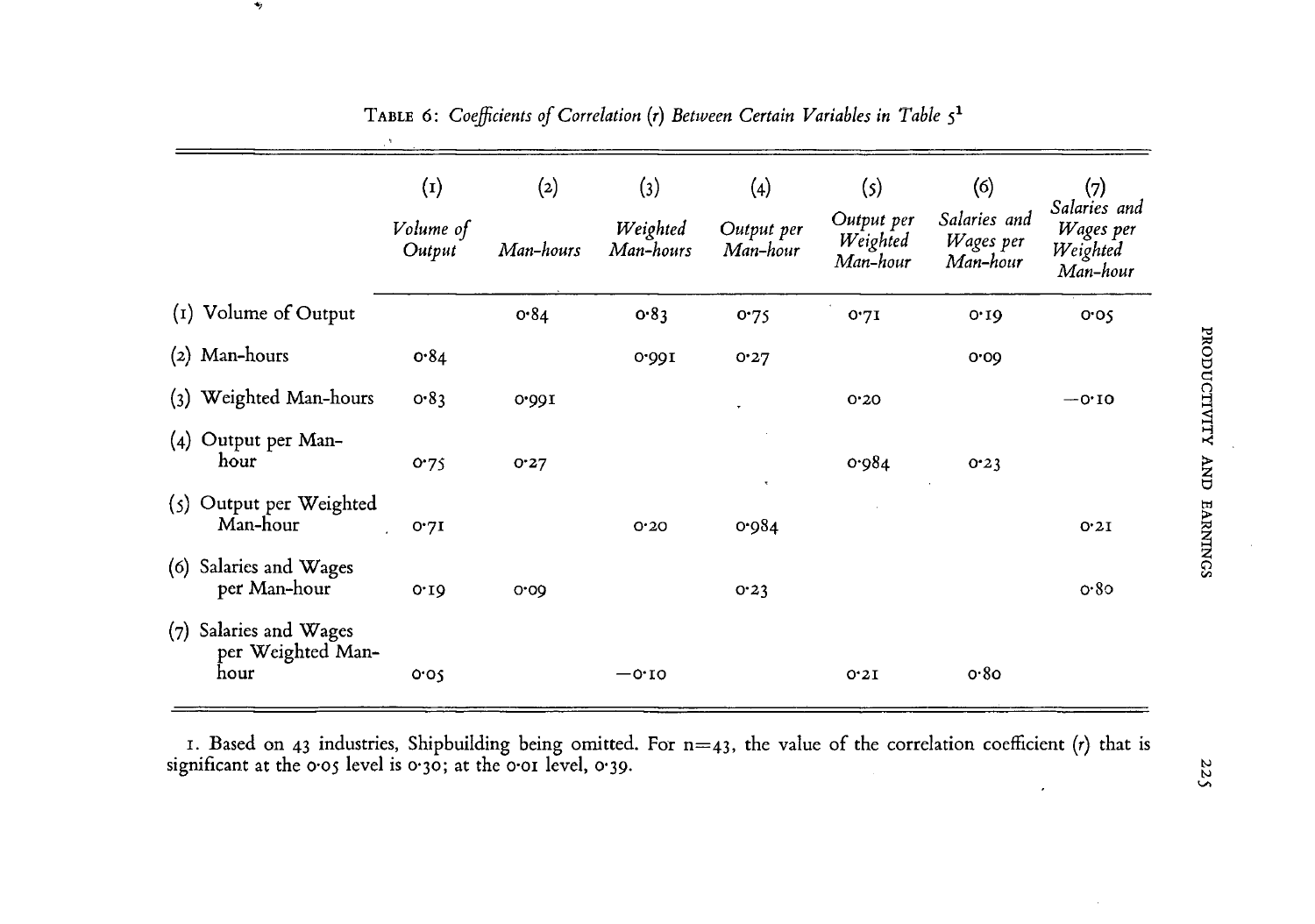**The two equations are very similar and the size of the regression coefficient in both is close to the range postulated by Verdoorn.** 

**The two measures of changes in average earnings are also highly correlated, though the correlation is considerably less than that between the two measures of changes in labour productivity. It was pointed out in Kennedy** *(JSSISI)* **that there was only a small, non-significant, positive correlation between changes in output per man-hour and earnings per man-hour, and as may be seen from Table**  6 **the correlation is reduced slightly when account is taken in the measure of labour input of changes in the composition of workers. A reduction in the correlation is to be expected, of course, since an increase in the proportion of more highly-paid workers involves a rise in output per man-hour as well as in earnings per man-hour compared with the corresponding measures using weighted manhours, and likewise a fall in the proportion of more highly-paid workers involves a lower rise in output per man-hour and in earnings per man-hour.** 

**The small non-significant positive correlation between changes in output and in earnings per man-hour practically disappears when the effect on earnings movements of changes in the composition of workers is excluded. Neither is there any significant correlation between changes in labour input and average earnings, regardless of whether or not allowance is made for changes in the composition of workers. Looking at the position of the two most important classes of wage-earners, adult males and adult females, there was no correlation in either case across industries between changes in man-hours and in earnings per man-hour. <sup>1</sup> <sup>2</sup> It may be noted that in over two-thirds of the industries, hourly earnings of adult female wage-earners rose more than hourly earnings of adult male wage-earners, though the differences in general were not large. On the other hand, as already pointed out, adult male employment (and total man-hours) rose considerably more rapidly than adult female employment (and total man-hours) in most industries. Thus, in the majority of industries, relative changes in the earnings of adult male and female wage-earners moved in the opposite direction to relative changes in man-hours worked by adult male and female wageearners. This broad tendency, however, did not hold systematically** *across* **industries: the rank correlation between changes in relative earnings and changes in relative man-hours worked was only — o-il, not significant at the 5 per cent level. In any event, as already mentioned, the difference in most industries between changes in average earnings of adult male and adult female wage-earners was small, and since there was some positive correlation across industries between the earnings movements of the two classes,<sup>13</sup> the variation in the movements of relative earnings-of the two classes among industries was small.** 

12. The rank correlation between changes in man-hours and earnings per man-hour for adult male wage-earners was —0.17 and for adult females 0.04. Both of these correlations are based on 38 industries, 6 industries being excluded which had only a very small number of adult female wage-earners.

13. The rank correlation between changes in hourly earnings of adult male and adult female wage-earners for 38 industries was 0.38, significant at the 5 per cent level.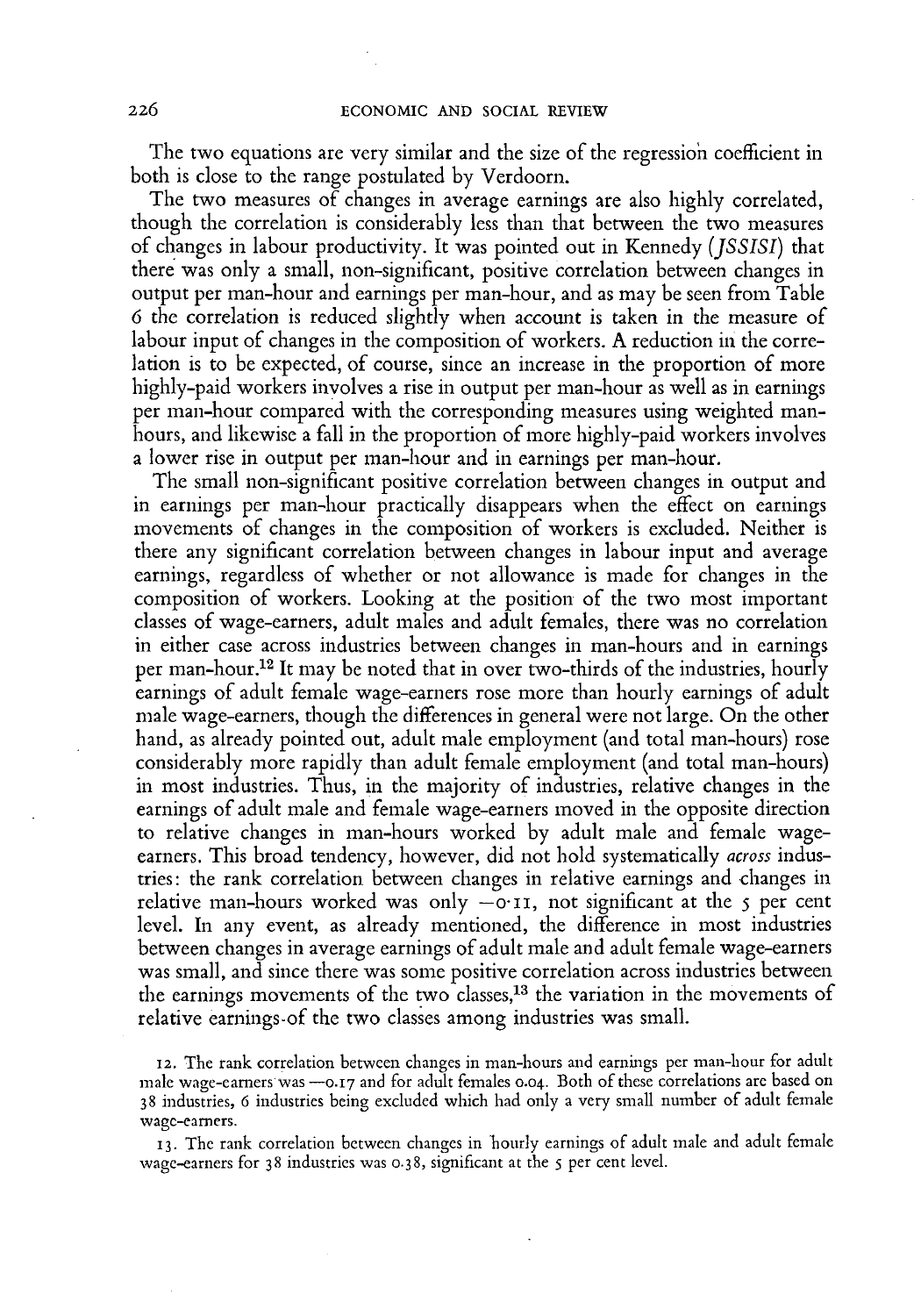#### *Total Manufacturing*

**For Manufacturing as a whole the average annual rate of change from** 1953 **to** 1966 **in man-hours unweighted was** 1-32 **per cent per annum. Allowance for changes in the composition of labour** *between* **industries can be made by weighting the changes in man-hours in each industry using the share of the industry's salaries and wages in total salaries and wages. This also gives a rate of** 1-32 **per cent per annum, so that changes in the composition of workers between industries had, on balance, no perceptible effect on the growth of total labour input. However, changes in the composition of workers** *within* **industries did have an appreciable, though not a large, effect on the growth of labour input; combining the rates of change in weighted man-hours in the individual industries on the basis of their share in total earnings gives an average annual rate of growth of labour input of** 1-62 **per cent. Thus, changes in the composition of labour within industries involved a rise in labour input of about one-third of one per cent per annum. Thus, of the total rise in output per man-hour of** 3 • 1 **per cent per annum and in earnings per man-hour of** 6-2 **per cent per annum, in both cases about one-third of one per cent per annum can be accounted for by changes in the composition of labour.** 

### *Conclusions*

**For manufacturing as a whole a small part of the rise in labour productivity and in average earnings from** 1953-1966 **can be explained by shifts in the composition of workers within industries. In some individual industries, however, changes in the composition of workers involved a sizeable change in labour input. In industries generally the share of salaried workers in the total has risen, and in the majority of industries there has been a fall—in several industries, a substantial fall—in the share of adult female wage-earners. Taking account of changes in the composition of labour in measuring labour input does not, however, affect earlier findings concerning the association between movements in output and productivity, the small variation in changes in average earnings, or the lack of significant correlation between movements in average earnings and movements in productivity, or in labour input or in output.** 

#### *APPENDIX*

**The data on changes in weighted man-hours in Table 5 were derived as follows. Data are given in the** *Census of Industrial Production* **for a week in October each year on numbers of wage-earners in each industry distinguished into four categories (i) males under** 18 **years of age, (ii) males aged** 18 **and over, (iii) females under** 18 **years, and (iv) females aged** 18 **and over. Data are also given on average hours worked by each of these classes and their average hourly earnings in the same week. The total number of wage-earners in October differs slightly from the annual figure for total**